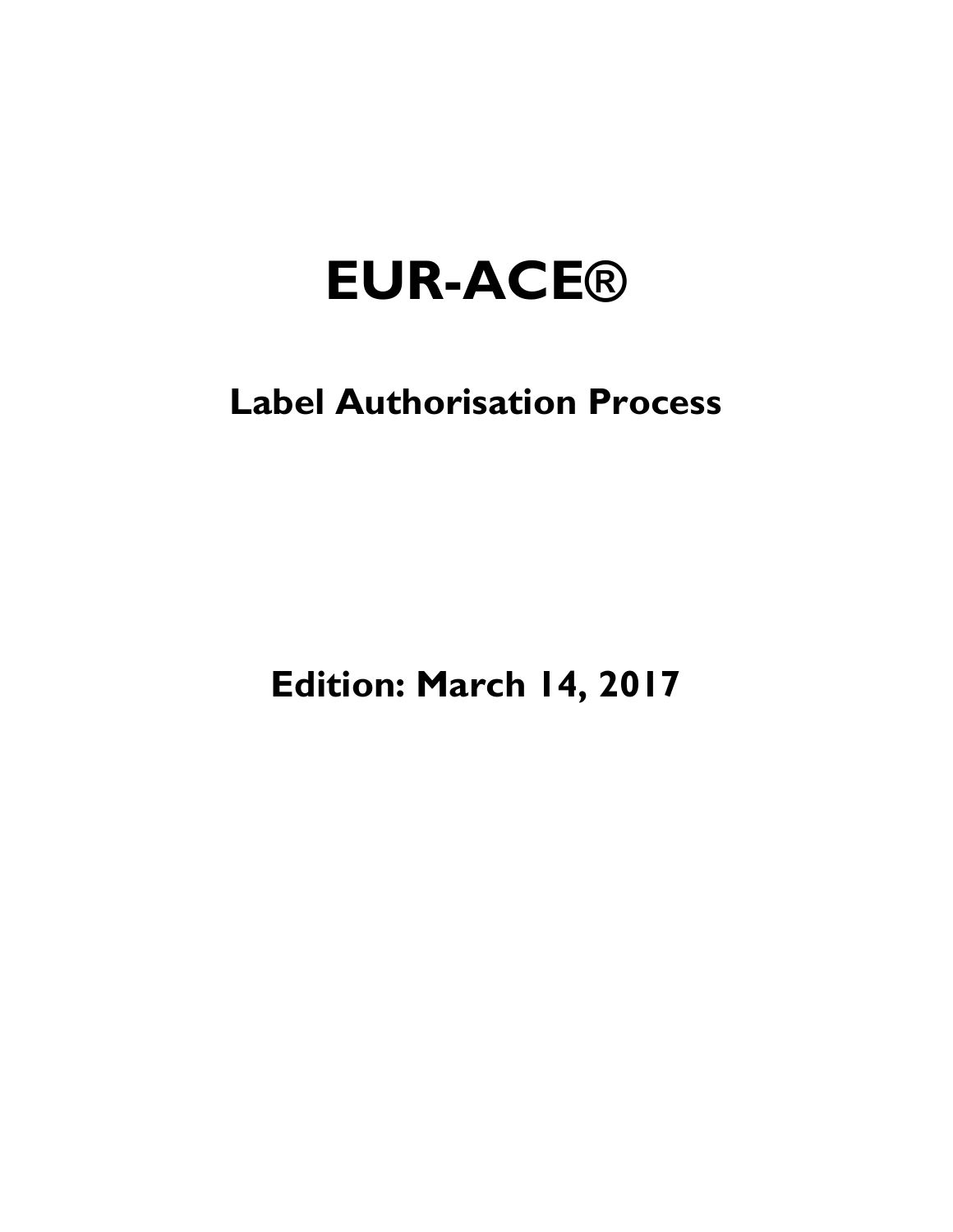

## **EUR-ACE® Label Authorisation**

## **1 GENERAL INTRODUCTION**

- 1.1 ENAEE carries out its mission by evaluating quality assurance and accreditation agencies in respect of their standards and procedures when accrediting engineering degree programmes. Those agencies which satisfy ENAEE in respect of these matters are authorised by ENAEE to award the EUR-ACE® labels to the engineering degree programmes which they accredit.
- 1.2 Authorisation to award the EUR-ACE® label may be granted to:
	- (a) accreditation agencies, within the **European Higher Education Area** [\(EHEA\),](http://www.ehea.info/) dealing only with the accreditation of engineering programmes, and
	- (b) quality assurance agencies, within the EHEA, which deal with institutional reviews and accreditation of programmes in engineering and other academic disciplines.
- 1.3 If an engineering accreditation agency based outside EHEA applies to ENAEE for authorization to award EUR-ACE label, the rules outlined in the "Transnational Accreditation by ENAEE Authorized Agencies: A Good Practice Guide" document applies.
- 1.4 The [Standards and Guidelines for Accreditation Agencies](https://www.enaee.eu/eur-ace-system/standards-and-guidelines/#standards-and-guidelines-for-accreditation-agencies) describe the standards and guidelines for agencies applying for authorisation or reauthorisation to award the EUR-ACE® label to accredited degree programmes in engineering.
- 1.5 Each applicant agency is required to declare in advance, its willingness and intention to sign the [ENAEE Mutual Recognition Agreement](https://www.enaee.eu/wp-content/uploads/2018/11/MRA-agreement-A3-signed.pdf)**,** if authorisation is granted.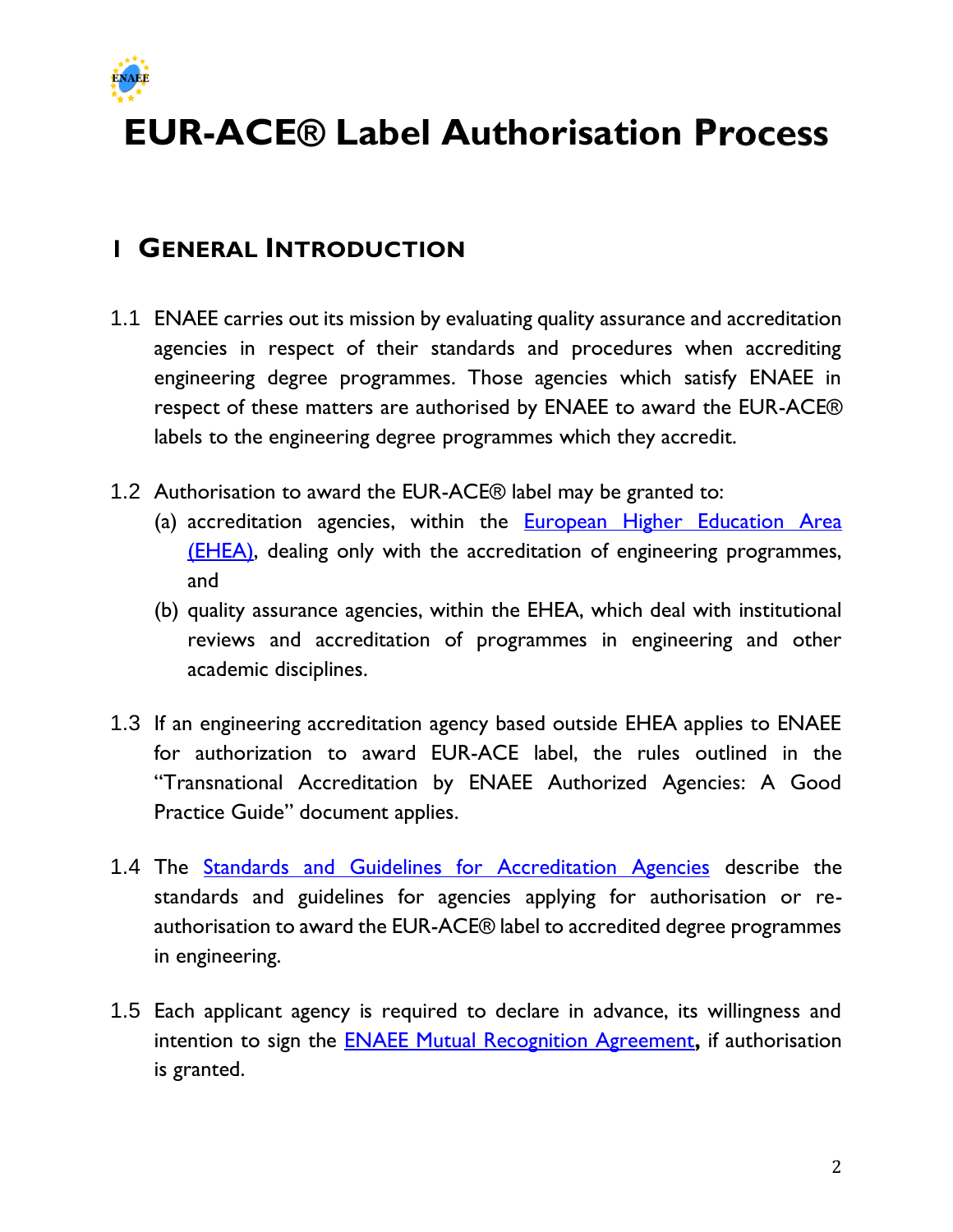

1.6 In the authorisation process, the agency will need to provide evidence that its standards, procedures and practices comply with the **Standards and Guidelines** [for Accreditation Agencies](https://www.enaee.eu/eur-ace-system/standards-and-guidelines/#standards-and-guidelines-for-accreditation-agencies)**;** and the programmes which it accredits fulfil the programme requirements as set out in the **Standards and Guidelines for** [Accreditation of Engineering Programmes](https://www.enaee.eu/eurm-ace-system/standards-and-guidelines/#standards-and-guidelines-for-accreditation-of-engineering-programmes)**.**

#### **Please note that**

- **(a)** [ENAEE membership](https://www.enaee.eu/members) is *not* **a prerequisite for authorisation.**
- **(b) Higher Education Institutions (HEIs) seeking the EUR-ACE® label for their engineering degree programmes should contact an authorised agency in their own country/jurisdiction where one exists, or if not, in another country/jurisdiction.**

Click here for **List of current Authorised Agencies** 

- 1.7 Accreditation (including the award of the EUR-ACE label) by an ENAEE Authorized Agency, of an (engineering) degree programme run by a Higher Education Institution (HEI) based in a country different from the Agency's country shall conform to the rules outlined in the "Transnational Accreditation by ENAEE Authorized Agencies: A Good Practice Guide" document.
- 1.8 The process described here applies to both the authorisation and reauthorisation of agencies.

## **2 ROLE OF EUR-ACE® LABEL COMMITTEE (LC)**

The role of the LC is to make recommendations to the [Administrative Council \(AC\)](https://www.enaee.eu/about-enaee/structure-of-enaee/#administrative-council) of ENAEE in relation to the granting to accreditation and quality assurance agencies, which accredit engineering programmes, the authorisation to award the EUR-ACE® label to engineering degree programmes [accredited by those agencies.](https://www.enaee.eu/about-enaee/structure-of-enaee/) The LC is a permanent committee, composed of one representative of each accreditation agency authorized to award the EUR-ACE® label. Each agency nominates a representative to be appointed by the AC for a period of three years, renewable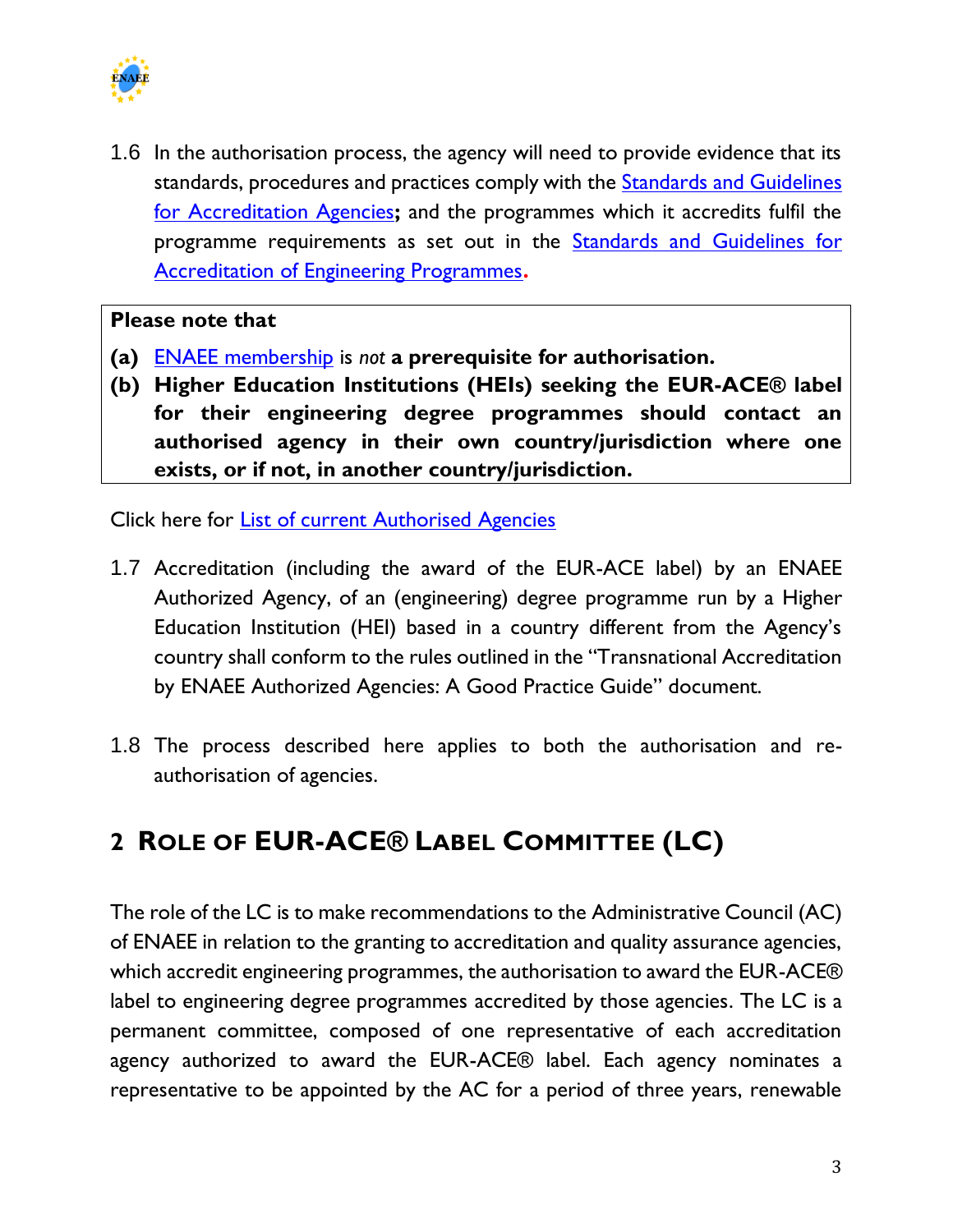

normally once. [Administrative Council \(AC\)](https://www.enaee.eu/about-enaee/structure-of-enaee/#administrative-council)

The Chair of the LC is nominated by the members of the committee and appointed by the AC. Click here for the current membership of the [LC](https://www.enaee.eu/about-enaee/structure-of-enaee/#EUR-ACE-label-committee)[.](https://www.enaee.eu/about-enaee/structure-of-enaee/#EUR-ACE-label-committee)

## **3 TERMS OF REFERENCE FOR LC**

At its meeting held on 17th November 2006, the ENAEE AC established Terms of Reference for the LC.

## **4 CRITERIA FOR LC MEMBERSHIP**

Candidates for election to membership of the LC must have the following qualifications:

- $\triangleright$  An engineering or engineering-related qualification,
- $\triangleright$  Fluency in English,
- $\triangleright$  Extensive experience as an evaluator on audit teams accrediting engineering degree programmes,
- $\triangleright$  Should be professionally active within or hold office in a professional or academic engineering organisation.

## **5 REVIEW PROCESS FOR APPLICANT AGENCIES**

#### 5.1 **The Application Process for Full Authorisation or Re-Authorisation**

5.1.1 Applicant agencies should fill in the application form (link) - contact  $s$  ecretariat  $\omega$  enase.eu for word template and in four paper copies. On June 1st of every year, the ENAEE Secretariat informs all authorized agencies that are to be re-authorized in the following year. The process of re-authorisation should be initiated by the relevant authorised agency and an application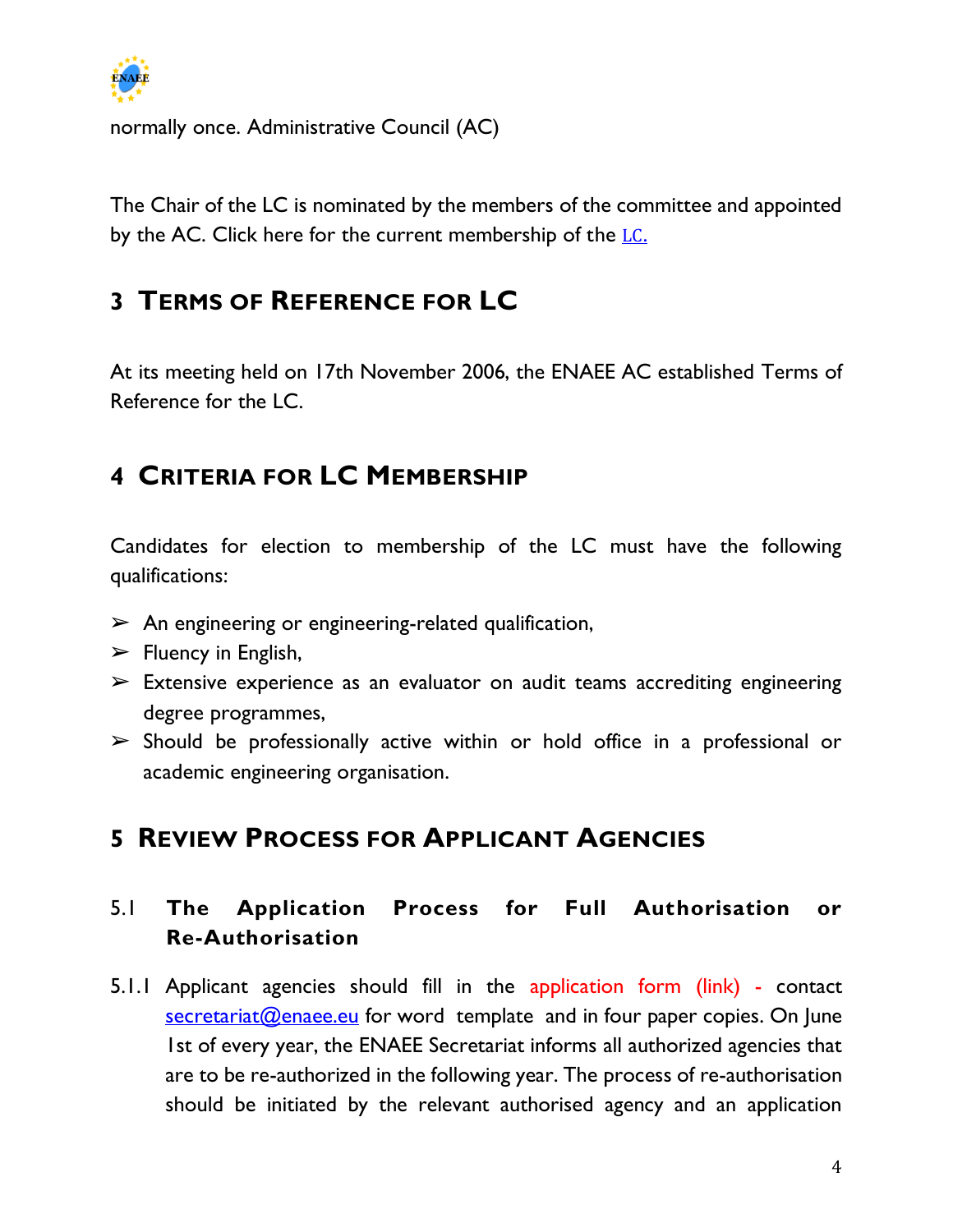

submitted to ENAEE at least one year in advance of the expiry of the existing authorisation.

- 5.1.2 Nine months before the end of the conditional authorization, the ENAEE Secretariat informs all agencies with Conditional Authorizations to send documents for the fulfilment of the conditions. The deadline for handing in the documents is 4 months before the end of the conditional authorization.
- 5.1.3 The secretariat will send an acknowledgement of receiving the application form to the applicant agency within 2 weeks of receiving the application.
- 5.1.4 The secretariat will distribute electronic copies of the application form to the members of the LC.
- 5.1.5 If application is from an Agency in a country in which an authorized Agency already exists, the existing Agency should be informed by the LC Chair when the process is started and a possible agreement between the two Agencies encouraged and facilitated. Duplication between the two agencies should be avoided and a complementary way of working should be sought.
- 5.1.6 LC will appoint a Chair of the Review Team (CRT), who must have been a member of LC for at least one year or be an ex LC member and participated as a member of ERT and who will have responsibility for taking the application through the necessary stages; the secretariat will send one hard copy to the CRT.

#### 5.2 **Candidate Agency Status**

- 5.2.1 If it so wishes, an agency that is being reviewed by ENAEE for authorisation may be given the status of Candidate Agency, provided that the submitted application is complete in accordance with ENAEE requirements.
- 5.2.2 Establishment of Candidate Agency Status
	- (a) The CRT reviews the application for completeness.
	- (b) If it is incomplete, the CRT drafts a reply to be sent to the applicant agency by the ENAEE secretariat as soon as possible and no later than 6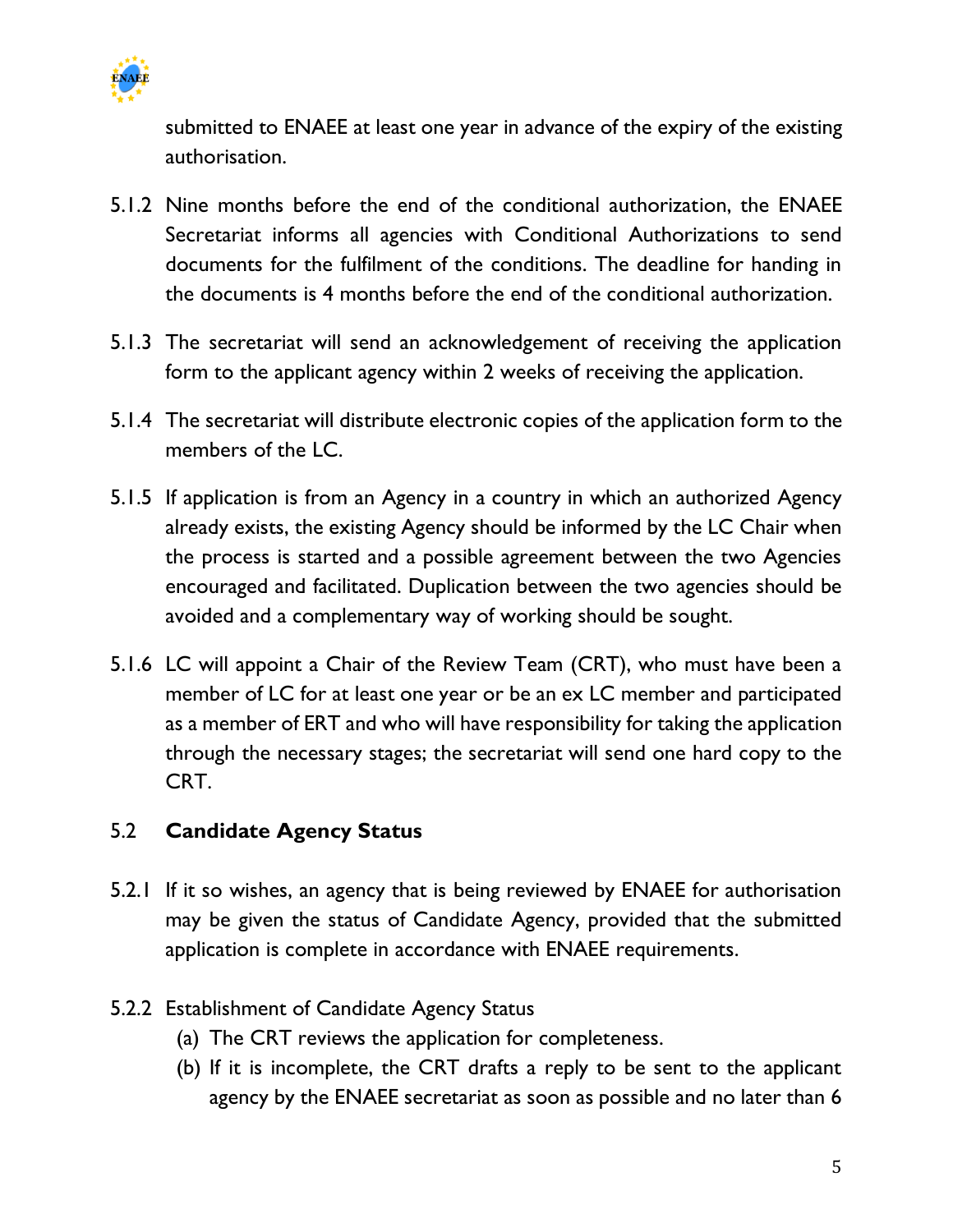

weeks after CRT was appointed by LC, setting out what additional material is required. When and if the application is complete, the CRT summarizes the evidence for Candidate Agency status which is circulated to the members of the LC to decide on a recommendation to be made to the AC.

- (c) The AC makes a decision and informs the agency in a letter which will make clear that Candidate Agency status does not imply any decision about the outcome of the final review.
- (d) The agency will then be listed on the ENAEE website as a Candidate Agency.

#### 5.3 **Composition of the ENAEE Review Team (ERT)**

- 5.3.1 The LC appoints an ENAEE Review Team (ERT) composed of the Chair and three members selected for their expertise and experience. However, if one member is absent from any of the activities, the process will still be valid. Review Team Chair is nominated by the LC Chair and approved by the LC. Rest of the members of Review Team are normally nominated by the LC Chair, ERT Chair or members of the LC and should be approved by the LC.
- 5.3.2 The members of the ERT will be completely independent of the applicant agency and will have the necessary knowledge, experience and expertise to conduct the review. Team members should come from different countries and conflict-of-interest issues should be taken into consideration during their selection. Ideally, at least one member of the ERT should have industrial experience. A Mentor of an agency should not become a member of the ERT to visit that agency. However, the ERT should consult with the Mentor(s) prior to participating in the review.
- 5.3.3 The CRT will ask the applicant agency if it has any grounds to object to the inclusion of any members of the ERT. In such an event, the LC may replace the Review Team member.
- 5.3.4 Preparation for ERT visits
	- (a) The ERT assesses the application and prepares an agenda for the visit.
	- (b)The CRT will contact the applicant agency and propose suitable dates of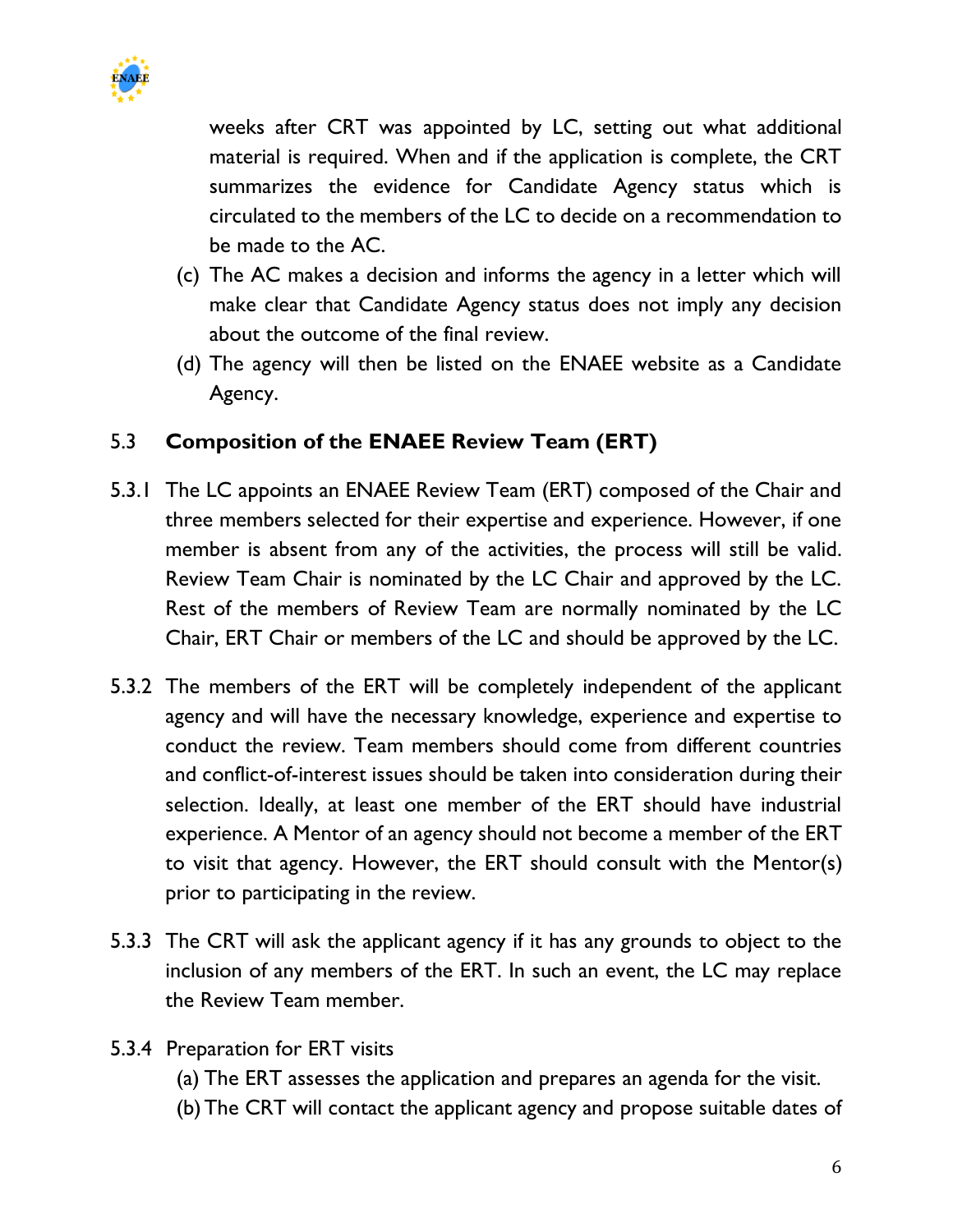

visits.

(c) The CRT will confirm the dates of visits and ask the agency to provide details of the arrangements for accommodation and local transport.

#### 5.4 **The ERT Visit**

- 5.4.1 If an applicant agency is seeking authorisation or re-authorisation to grant the EUR-ACE® label *at one level only* (Bachelor or Master), then the ERT will observe two site visits in two different HEI's, each for the accreditation of at least one programme.
- 5.4.2 Where an applicant agency has applied for authorisation or re-authorisation to grant the EUR- ACE® label to Bachelor and Master degree or integrated Master degree programmes which it has accredited, the ERT will observe site visits for the accreditation of at least one degree programme at each programme level covered by the agency (Bachelor degree, Master degree and/or Integrated Master degree programmes). The site visits observed will be located in, at least two different HEI's.
- 5.4.3 The CRT will also attend as an observer at *one meeting* of the agency's accreditation decision- making body.

**Please note that the programmes of the HEI where the onsite visit takes place are** *not* **under review by the ENAEE RT (ERT). The ERT will simply observe the way the applicant agency carries out the visit and the evaluation of these programmes.** 

- 5.4.4 At the end of the visit, the CRT will outline to the applicant agency its opinions on the strengths and weaknesses of the application but will not communicate the recommendations it will be making to the LC.
- 5.4.5 The official representing the agency under review should be asked by CRT to fill out the "Assessment of Review Process Form" and to send it directly to the LC Chair.
- 5.4.6 The recommendation of the LC for authorization or for rejection will be sent in writing (email acceptable) by the Chairman of the LC to the AC of ENAEE.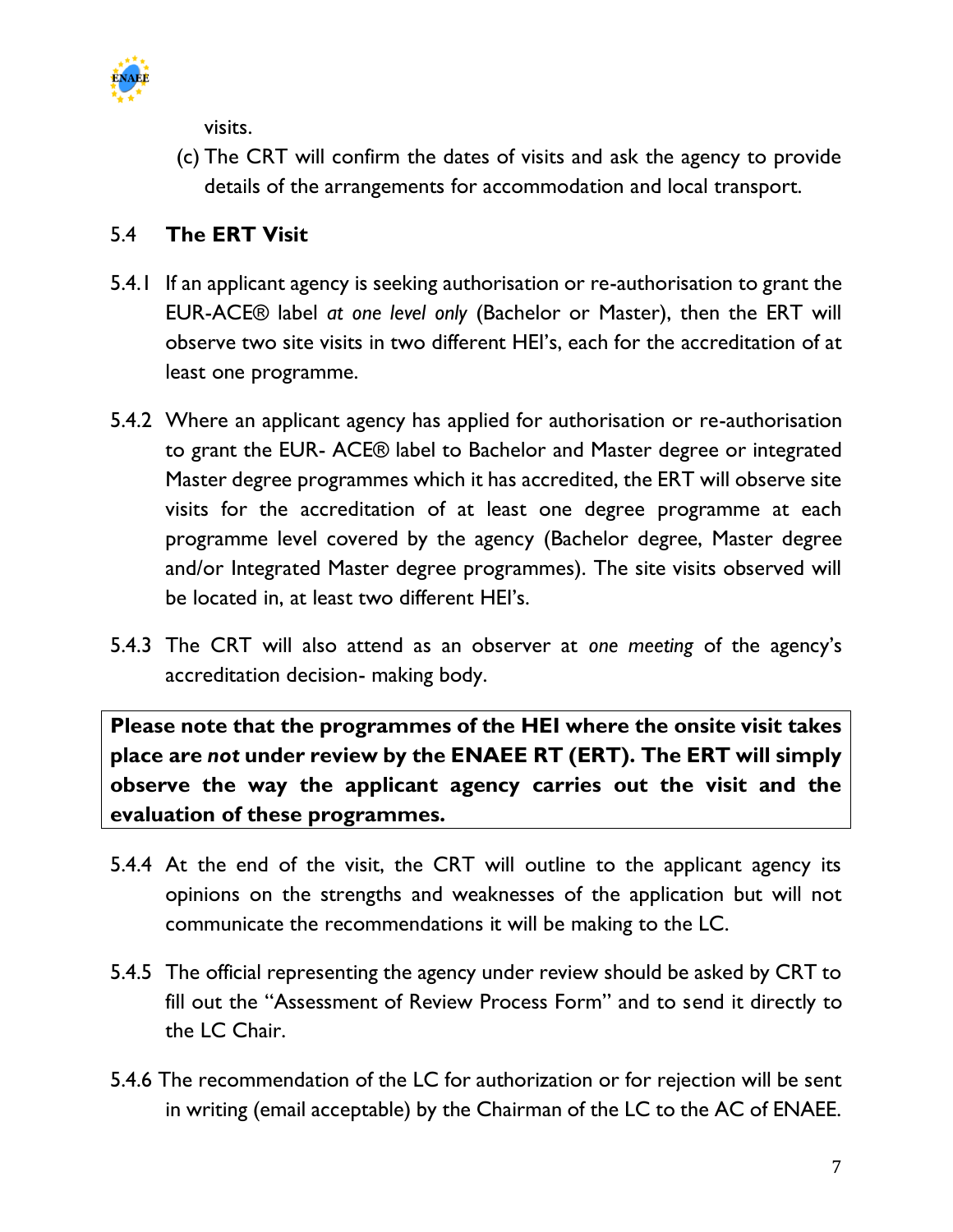

Normally the decision on an application for authorisation or re-authorisation will be made within one calendar year from the date of receipt of the application form to the date of communication of the AC decision to the applicant agency.

## **6 CRITERIA FOR MENTORING APPLICANT AGENCIES**

If an applicant agency so wishes, mentors can be nominated to assist the agency towards fulfilling the requirements. For more information, **contact secretariat@enaee.eu.**

### **7 LANGUAGE/TRANSLATION ISSUES**

Article S4 of the ENAEE statutes states **"***The working language of ENAEE is English"*

Therefore, ENAEE requires applicants to submit documentation in English. However ENAEE recognises that English may not be the first language in the jurisdictions of applicant agencies. To facilitate applicants and ERT's in carrying out their work, ENAEE has established a policy on language for reviews**.** 

### **8 REPORT OF ERT**

- 8.1 The ERT prepares a report on the application and visits. CRT has the responsibility for coordinating the report with the support and consent of the other members of the Review Team. The report should be in accordance with the EUR-ACE® Report Template and be agreed by all the members of the ERT.
- 8.2 When finalised by the ERT, the report, excluding the recommendations to the LC, will be sent to the applicant agency for correction of any factual errors and to provide the agency with an opportunity to submit a "Statement of the Reviewed Agency" to include its comments on the review process and the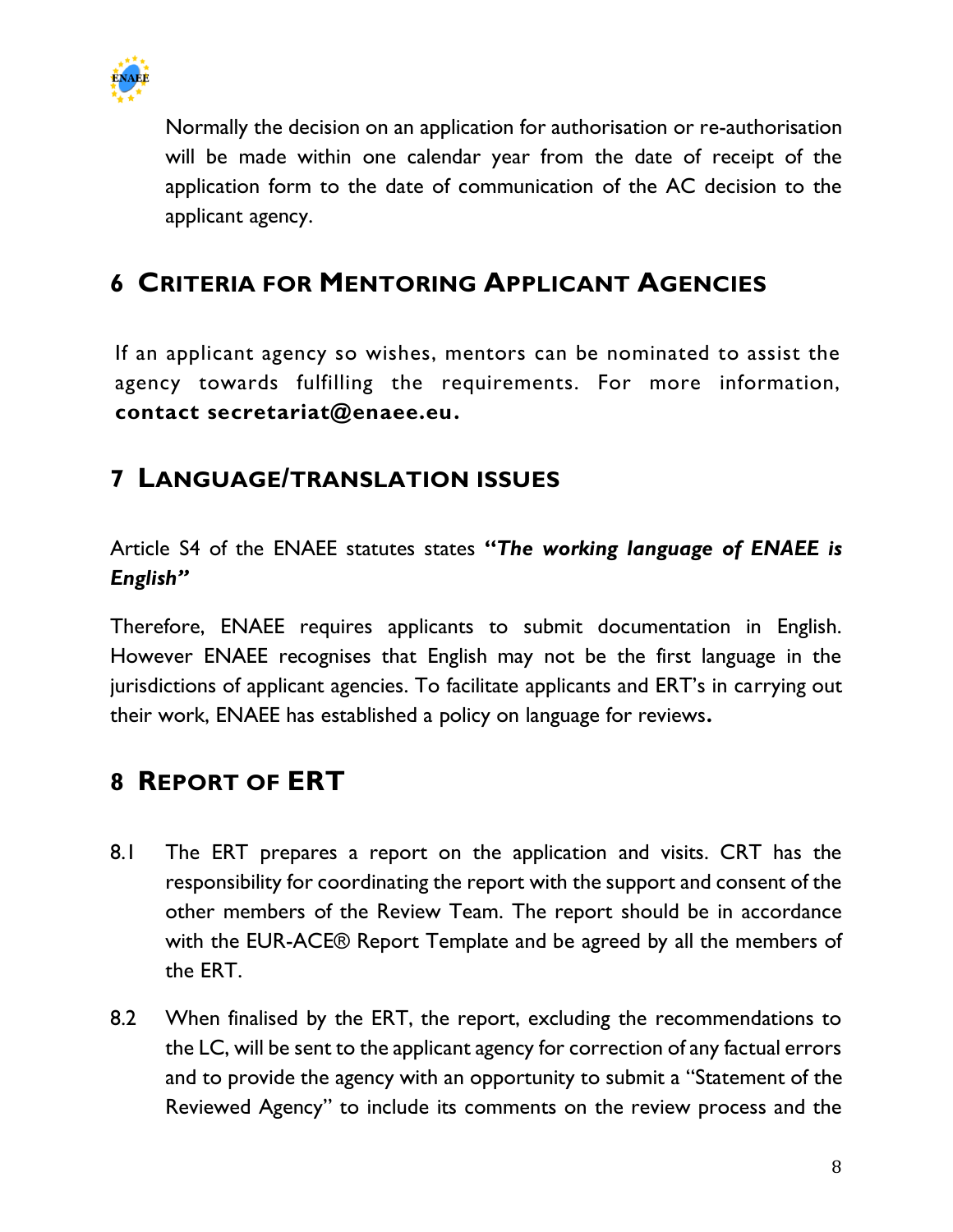

review report.

8.3 A template for the report of the ERT is provided. Contact secretariat@enaee.eu.

## **9 PROCESSING BY LC OF ERT REPORT AND RECOMMENDATION**

- 9.1 ERT report should be sent to the LC no later than 2 weeks prior to the LC meeting at which the recommendation to the AC shall be formulated. The recommendation (to the AC) of the LC will be based on the ERT report and recommendation.
- 9.2 All recommendations in relation to the authorisation or re-authorisation of the EUR-ACE® Label for any period of time must be unanimous with all LC members voting. Agencies not present in a decision-making meeting, should be asked for their concurrence with the recommendation in writing before communicating decision to AC (or proxy to another LC member could be authorized).
- 9.3 The recommendation of the LC will be sent in writing to the AC.
- 9.4 Where unconditional authorisation is being recommended, the duration of authorisation is for five years, plus the remaining months of the year in which the AC has made its decision, terminating on the 31st December of the fifth year.
- 9.5 The recommendation "recommended for authorisation with requirements" is for two years, plus the remaining months of the year in which the AC has made its decision, terminating on the 31st December of the second year. No later than six months before the end of this two year period, the applicant agency must provide evidence for fulfilling the requirements. When the LC is satisfied that the evidence provided demonstrates that these requirements have been satisfactorily fulfilled, the LC may recommend to the AC that the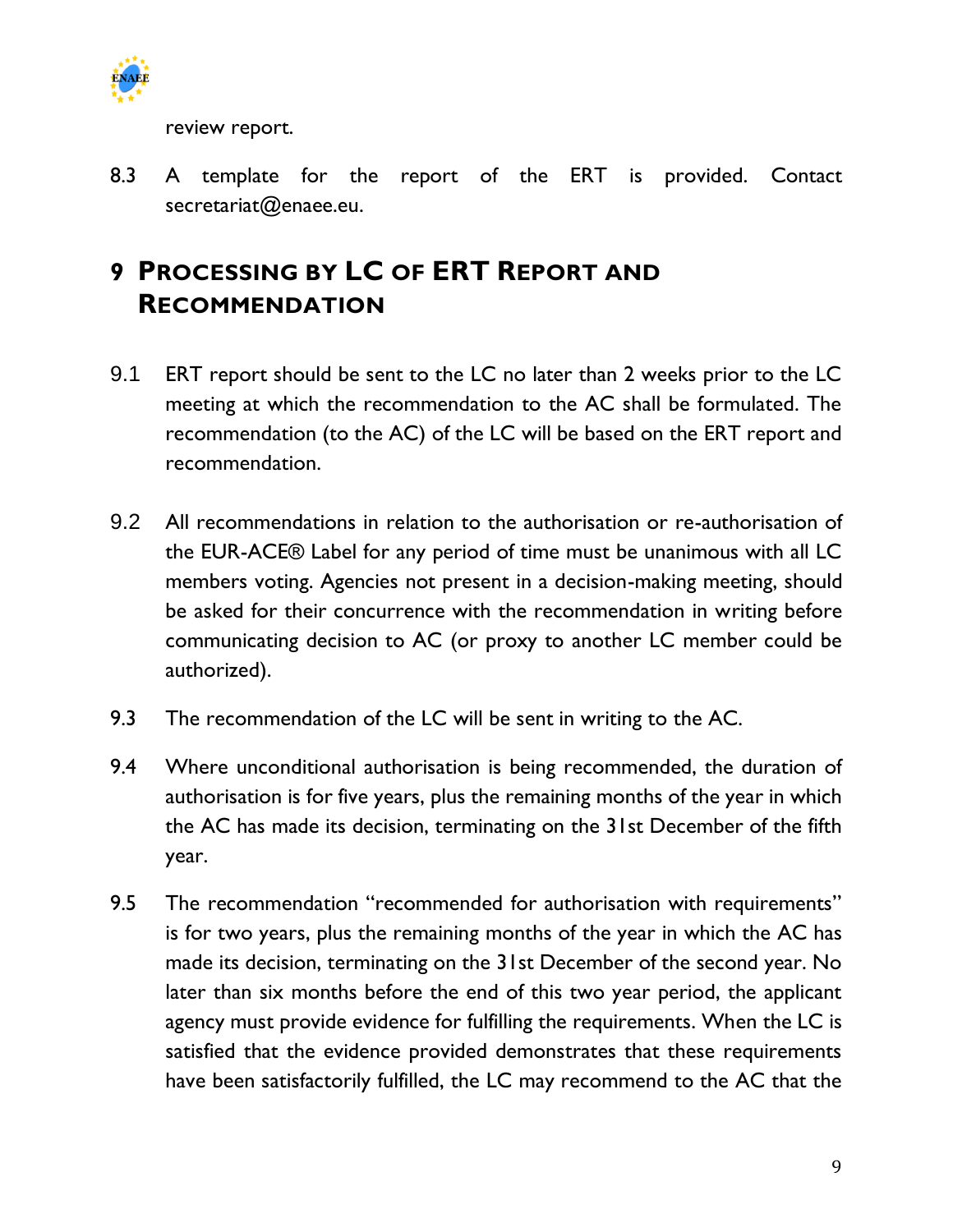

authorisation may be extended to the 31st December of the fifth year following the original AC decision.

9.6 In authorizing for the first time, an Agency to award the EUR-ACE label, ENAEE can restrict the operations of the newly authorized Agency - for the purpose of granting the EUR-ACE label to that Agency's national territory for a period determined by ENAEE LC.

## **10 ROLE/FINAL DECISION OF AC**

- 10.1 The AC takes the final decision on authorisation and re-authorisation.
- 10.2 All decisions in relation to the authorisation or re-authorisation of the EUR-ACE®label for any period of time must be by two thirds majority, with all AC members voting.
- 10.3 All authorisation decisions are conditional upon the agency for authorization signing the ENAEE Mutual Recognition Agreement.
- 10.4 If the AC decides not to accept the LC recommendation, it may not change the recommendation but must refer, outlining its reasons, the report and recommendation back to the LC, for further consideration.
- 10.5 The decision "recommended for authorisation with requirements" is for two years, plus the remaining months of the year in which the AC has made its decision, terminating on the 31st December of the second year.
- 10.6 The decision "recommended for authorisation" is for five years, plus the remaining months of the year in which the AC has made its decision, terminating on the 31st December of the fifth year.
- 10.7 On the recommendation of the LC, an authorisation period may, at any time, be extended by decision of the AC.
- 10.8 In the event of an application for authorisation being rejected by the AC, the applicant agency may request a re-examination of its application.